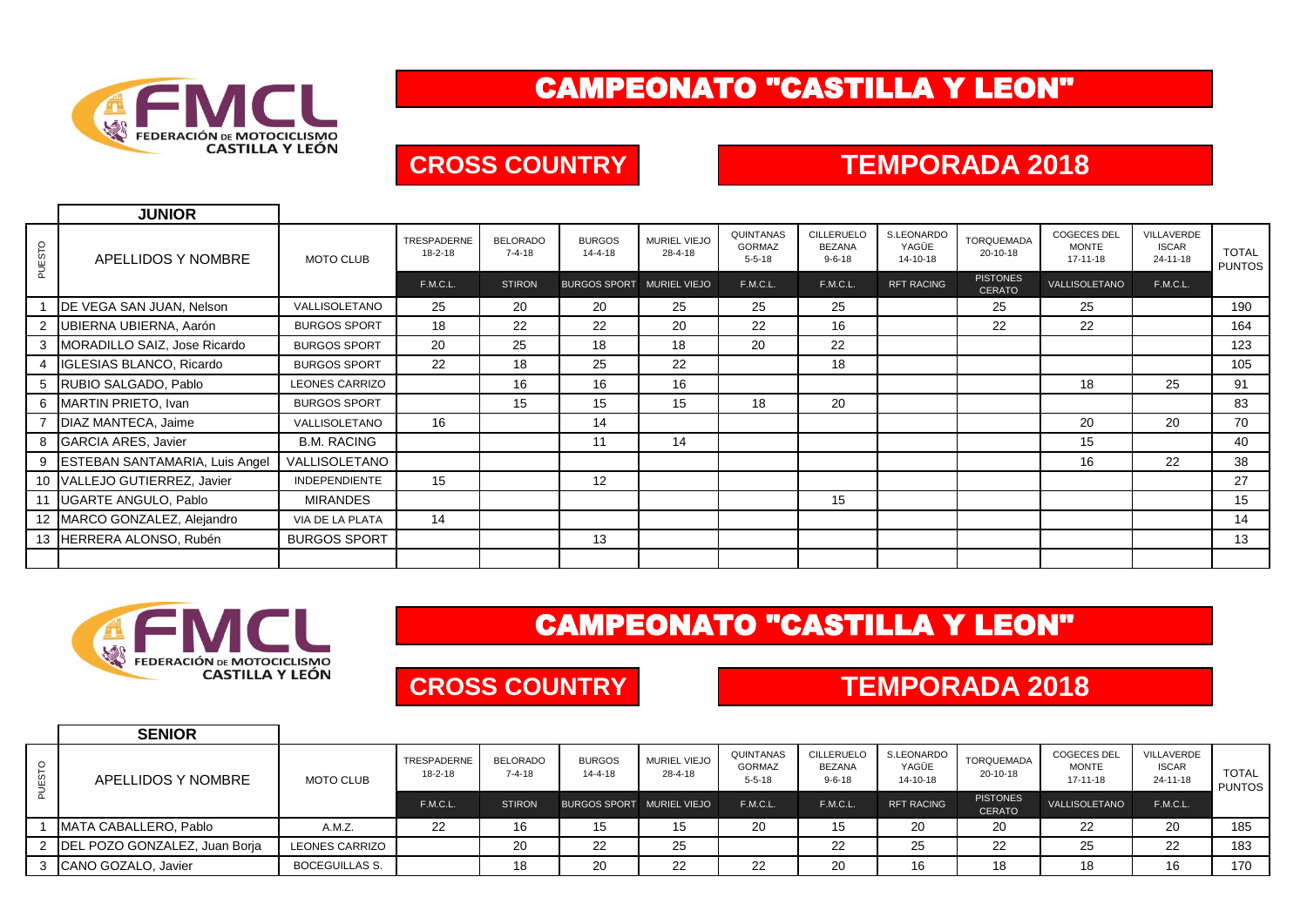|   | GONZALEZ DIEZ, Carlos          | <b>LEONES CARRIZO</b> | 20 |    | 14 | 14 | 25 | 18 |    | 16 | 20 | 18 | 145 |
|---|--------------------------------|-----------------------|----|----|----|----|----|----|----|----|----|----|-----|
|   | FERNANDEZ BARRIO, Carlos       | <b>RFT RACING</b>     | 18 |    | 13 | 16 | 16 | 16 | 22 |    |    |    | 101 |
| 6 | BERZOSA DE MIGUEL, Martín      | <b>RFT RACING</b>     | 15 |    | 12 | 13 | 15 | 14 | 18 |    |    |    | 87  |
|   | CORRALES GARCIA, David         | <b>BURGALES</b>       | 25 |    | 18 |    |    | 25 |    |    |    |    | 68  |
|   | DEL CAMPO VARGA, David         | <b>BUGOS SPORT</b>    |    | 22 |    |    |    |    |    | 25 |    |    | 47  |
|   | HERNANDEZ ALVAREZ, Roberto     | <b>RFT RACING</b>     |    |    |    | 18 | 18 |    |    |    |    |    | 36  |
|   | 10 SANCHEZ SANCHEZ, Enrique    | <b>BURGALES</b>       |    |    | 25 |    |    |    |    |    |    |    | 25  |
|   | 11 GARCIA GURRIONERO, Adrian   | <b>BOCEGUILLAS S.</b> |    | 25 |    |    |    |    |    |    |    |    | 25  |
|   | 12 ESTEBAN HERRANZ, Eduardo    | <b>BOCEGUILLAS S.</b> |    |    |    |    |    |    |    |    |    | 25 | 25  |
|   | 13 OLIVEROS DE LA FUENTE, Raul | VALLISOLETANO         |    |    |    | 20 |    |    |    |    |    |    | 20  |
|   | 14 SANCHA SANCHEZ, Victor      | <b>BIURGOS SPORT</b>  |    |    | 16 |    |    |    |    |    |    |    | 16  |
|   | 15 MORO MARTIN, Raul           | END. ALMAR            | 16 |    |    |    |    |    |    |    |    |    | 16  |
|   |                                |                       |    |    |    |    |    |    |    |    |    |    |     |

## CAMPEONATO "CASTILLA Y LEON"



## **CROSS COUNTRY TEMPORADA 2018**

|                | <b>SENIOR - B</b>                 |                       |                              |                                 |                                |                                |                                            |                                             |                                 |                                  |                                                      |                                              |                               |
|----------------|-----------------------------------|-----------------------|------------------------------|---------------------------------|--------------------------------|--------------------------------|--------------------------------------------|---------------------------------------------|---------------------------------|----------------------------------|------------------------------------------------------|----------------------------------------------|-------------------------------|
| PUESTO         | APELLIDOS Y NOMBRE                | <b>MOTO CLUB</b>      | TRESPADERNE<br>$18 - 2 - 18$ | <b>BELORADO</b><br>$7 - 4 - 18$ | <b>BURGOS</b><br>$14 - 4 - 18$ | <b>MURIEL VIEJO</b><br>28-4-18 | QUINTANAS<br><b>GORMAZ</b><br>$5 - 5 - 18$ | CILLERUELC<br><b>BEZANA</b><br>$9 - 6 - 18$ | S.LEONARDO<br>YAGÜE<br>14-10-18 | <b>TORQUEMADA</b><br>20-10-18    | <b>COGECES DEL</b><br><b>MONTE</b><br>$17 - 11 - 18$ | VILLAVERDE<br><b>ISCAR</b><br>$24 - 11 - 18$ | <b>TOTAL</b><br><b>PUNTOS</b> |
|                |                                   |                       | F.M.C.L.                     | <b>STIRON</b>                   | <b>BURGOS SPORT</b>            | <b>MURIEL VIEJO</b>            | F.M.C.L.                                   | F.M.C.L.                                    | <b>RFT RACING</b>               | <b>PISTONES</b><br><b>CERATO</b> | VALLISOLETANO                                        | <b>F.M.C.L.</b>                              |                               |
|                | GARRIDO GARCIA, Diego             | <b>VALLE TIETAR</b>   | 25                           | 18                              | 18                             | 25                             | 25                                         | 25                                          | 22                              | 25                               | 25                                                   |                                              | 208                           |
|                | GONZALEZ RUBIO, Jesús             | <b>LEONES CARRIZO</b> | 22                           | 25                              | 22                             | 22                             |                                            | 20                                          | 15                              | 20                               | 18                                                   | 22                                           | 186                           |
| 3              | ALVAREZ NATAL, Abel               | <b>LEONES CARRIZO</b> | 16                           |                                 | 15                             | 18                             | 20                                         | 22                                          | 25                              | 16                               | 22                                                   | 25                                           | 179                           |
| $\overline{4}$ | <b>GONZALEZ ALONSO, Antonio</b>   | <b>ASTORGA</b>        | 18                           | 20                              | 14                             | 20                             | 16                                         | 16                                          | 18                              | 18                               | 16                                                   | 20                                           | 176                           |
| 5              | AUSIN VILLAVERDE, Sergio          | <b>BURGOS SPORT</b>   | 14                           | 22                              | 13                             | 15                             | 15                                         | 18                                          | 16                              | 15                               |                                                      | 18                                           | 146                           |
| 6              | GONZALEZ ALVAREZ, Hector          | <b>LEONES CARRIZO</b> | 20                           |                                 | 25                             |                                | 22                                         |                                             | 20                              | 22                               | 20                                                   |                                              | 129                           |
|                | GARCIA GARCIA, David              | <b>BURGOS SPORT</b>   | 9                            | 15                              | 2                              | 12                             | 9                                          | 11                                          |                                 |                                  |                                                      | 12                                           | 70                            |
| 8              | GARCIA GARCIA, Jorge              | <b>BURGOS SPORT</b>   | 5                            | 13                              | 3                              | $\overline{7}$                 | 10                                         | 13                                          |                                 | 13                               |                                                      |                                              | 64                            |
| 9              | BARAHONA ALVAREZ, Diego           | <b>BOCEGUILLAS</b>    |                              |                                 |                                | $\overline{2}$                 | 11                                         | 10                                          |                                 | 12                               | 11                                                   | 16                                           | 62                            |
| 10             | NEBREDA PEREZ, Rodrigo            | <b>INDEPENDIENTE</b>  | 10                           |                                 | 10                             | 8                              |                                            | 12                                          |                                 |                                  | $\overline{7}$                                       | 13                                           | 60                            |
| 11             | VALDIVIESO ALONSO, Fco. Javier    | VALLISOLETANO         |                              |                                 |                                |                                | 13                                         | 15                                          |                                 | 14                               | 14                                                   |                                              | 56                            |
| 12             | MARTINEZ TOME, David              | <b>INDEPENDIENTE</b>  |                              |                                 | 12                             | 10                             |                                            |                                             |                                 |                                  | 15                                                   | 14                                           | 51                            |
|                | 13 CANTERO RUIZ, Fernando         | <b>BURGOS SPORT</b>   | 12                           |                                 | 11                             | 14                             | 14                                         |                                             |                                 |                                  |                                                      |                                              | 51                            |
| 14             | <b>OLIVARES DE MARCOS, Sergio</b> | <b>BOCEGUILLAS</b>    |                              |                                 |                                | 3                              | $\overline{7}$                             | 9                                           | 14                              |                                  | 6                                                    | 11                                           | 50                            |
|                | 15 CABEZAS GONZALEZ, Diego        | <b>LEONES CARRIZO</b> | 15                           |                                 |                                | 16                             | 18                                         |                                             |                                 |                                  |                                                      |                                              | 49                            |
|                | 16 ABAIGAR AOS, Mauro             | <b>INDEPENDIENTE</b>  | 8                            | 12                              | 8                              | 13                             |                                            |                                             |                                 |                                  |                                                      |                                              | 41                            |
| 17             | <b>PESCADOR AMOR, Victor</b>      | <b>INDEPENDIENTE</b>  | $\overline{2}$               | 8                               |                                |                                |                                            | 8                                           |                                 | 10                               | 13                                                   |                                              | 41                            |
|                | 18 MARTINEZ LOZANO, Javier        | MURIEL VIEJO          |                              | 16                              | 9                              | 5                              | 8                                          |                                             |                                 |                                  |                                                      |                                              | 38                            |
|                | 19 MIÑAMBRES LLAMAS, Javier       | <b>BENAVENTANO</b>    |                              |                                 | $\overline{7}$                 |                                | 12                                         |                                             |                                 |                                  |                                                      | 15                                           | 34                            |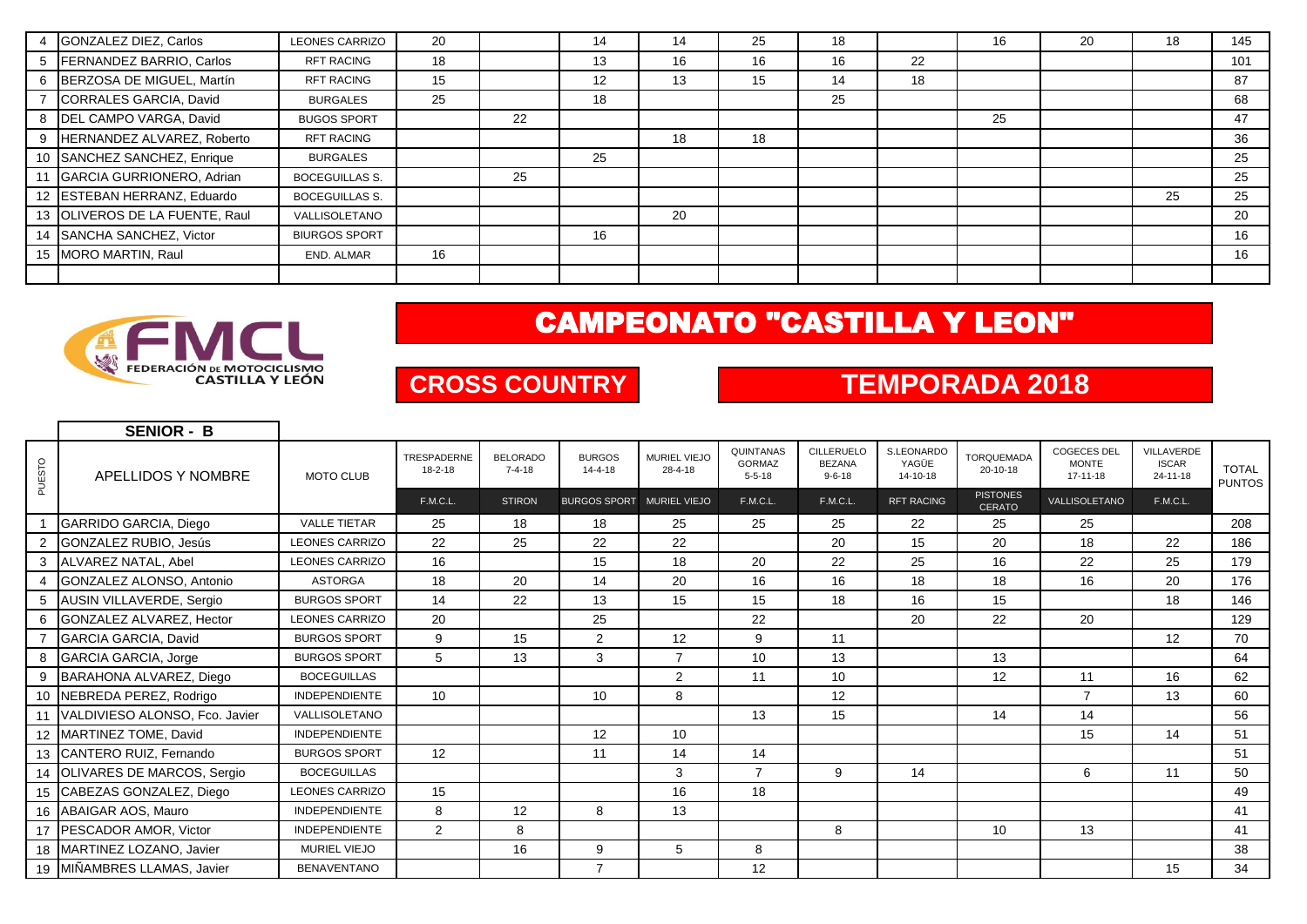| 20 LOPEZ ABASOLO, Jorge         | <b>BURGOS SPORT</b>  | 6  | 14             | 5  |    |    |    | 8  | 33 |
|---------------------------------|----------------------|----|----------------|----|----|----|----|----|----|
| 21 DIAZ MANTECA, Javier         | VALLISOLETANO        | 13 |                | 4  |    |    |    | 12 | 29 |
| 22 SEVILLA GONZALEZ, Eduardo    | <b>BURGOS SPORT</b>  | 11 |                | 16 |    |    |    |    | 27 |
| 23 GONZALEZ CALLEJA, Christian  | VALLISOLETANO        | 3  |                |    | 9  |    |    | 9  | 21 |
| 24 CABRAL SAIZ, Raul            | <b>BURGOS SPORT</b>  |    |                | 20 |    |    |    |    | 20 |
| 25 CABEZAS HIDALGO, Gil         | LEONES CARRIZO       |    |                | 6  | 11 |    |    |    | 17 |
| 26 ASENJO RICOTE, Jonathan      | <b>BOCEGUILLAS</b>   |    | 11             |    |    |    |    | 5  | 17 |
| 27 ARROYO MANRIQUE, Fernando    | <b>INDEPENDIENTE</b> |    |                |    |    |    | 9  |    | 16 |
| 28 DE ROZAS BARRIO, Daniel      | <b>BURGOS SPORT</b>  |    | $\overline{7}$ |    |    |    | 8  |    | 15 |
| 29 QUINTERO FERNANDEZ, Diego    | <b>BURGOS SPORT</b>  |    |                |    |    | 14 |    |    | 14 |
| 30 ORTEGA GALERON, Israel       | <b>BURGOS SPORT</b>  |    | 10             |    | 4  |    |    |    | 14 |
| 31 GOMEZ GONZALEZ, Diego        | <b>BURGOS SPORT</b>  |    |                |    |    |    | 11 |    | 11 |
| 32 DOMINGUEZ VEGA, Daniel       | VALLISOLETANO        |    |                |    |    |    |    | 10 | 10 |
| 33 LEITES GARCIA, Felix Orlando | ASTORGA              |    | 9              |    |    |    |    |    | 10 |
| 34 MATA MARTINEZ, Alvaro        | <b>INDEPENDIENTE</b> | 7  |                |    |    |    |    |    |    |
| 35 RODRIGUEZ FALAGAN, Pablo     | ASTORGA              |    |                |    | 6  |    |    |    |    |
| 36 VEGA TURLA, Bob Pier         | SIL SPORT            | 4  |                |    |    |    |    |    |    |
|                                 |                      |    |                |    |    |    |    |    |    |



# CAMPEONATO "CASTILLA Y LEON"

## **CROSS COUNTRY TEMPORADA 2018**

|                | <b>SENIOR - C</b>                       | <b>MASTER</b>         |                              |                                 |                                |                                |                                            |                                                    |                                 |                                  |                                                      |                                        |                               |
|----------------|-----------------------------------------|-----------------------|------------------------------|---------------------------------|--------------------------------|--------------------------------|--------------------------------------------|----------------------------------------------------|---------------------------------|----------------------------------|------------------------------------------------------|----------------------------------------|-------------------------------|
| PUESTO         | APELLIDOS Y NOMBRE                      | <b>MOTO CLUB</b>      | TRESPADERNE<br>$18 - 2 - 18$ | <b>BELORADO</b><br>$7 - 4 - 18$ | <b>BURGOS</b><br>$14 - 4 - 18$ | <b>MURIEL VIEJO</b><br>28-4-18 | QUINTANAS<br><b>GORMAZ</b><br>$5 - 5 - 18$ | <b>CILLERUELC</b><br><b>BEZANA</b><br>$9 - 6 - 18$ | S.LEONARDO<br>YAGÜE<br>14-10-18 | <b>TORQUEMADA</b><br>20-10-18    | <b>COGECES DEL</b><br><b>MONTE</b><br>$17 - 11 - 18$ | VILLAVERDE<br><b>ISCAR</b><br>24-11-18 | <b>TOTAL</b><br><b>PUNTOS</b> |
|                |                                         |                       | <b>F.M.C.L.</b>              | <b>STIRON</b>                   | <b>BURGOS SPORT</b>            | MURIEL VIEJO                   | F.M.C.L.                                   | F.M.C.L.                                           | <b>RFT RACING</b>               | <b>PISTONES</b><br><b>CERATO</b> | VALLISOLETANO                                        | <b>F.M.C.L.</b>                        |                               |
|                | CAMPO REVENGA, Raul                     | <b>BURGOS SPORT</b>   | 22                           | 25                              | 20                             | 25                             | 20                                         | 25                                                 | 25                              | 25                               | 25                                                   | 16                                     | 228                           |
| $\overline{2}$ | FUERTES CABERO, Jose Luis               | <b>LEONES CARRIZO</b> | 25                           | 22                              | 25                             | 22                             | 25                                         | 16                                                 | 22                              | 22                               | 22                                                   | 22                                     | 223                           |
| 3              | HELGUERA MARTINEZ, Juan Ant.            | VALLISOLETANO         | 16                           | 18                              | 14                             | 11                             | 12                                         | 22                                                 | 20                              | 18                               | 15                                                   | 20                                     | 166                           |
|                | FERNANDEZ ALVAREZ, Jaime                | <b>LEONES CARRIZO</b> | 18                           | 13                              | 16                             | 20                             | 18                                         | 14                                                 | 15                              | 15                               | 18                                                   | 18                                     | 165                           |
| 5              | <b>PEREZ SANZ, Javier</b>               | <b>VILLA MEDINA</b>   | 15                           | 16                              | 18                             | 13                             | 15                                         | 15                                                 |                                 | 16                               | 20                                                   | 15                                     | 143                           |
|                | 6 PORRAS ROYO, Jorge                    | <b>INDEPENDIENTE</b>  | 13                           | 15                              | 15                             | 16                             | 16                                         | 20                                                 | 18                              | 20                               |                                                      |                                        | 133                           |
|                | PEÑARANDA ESTEBAN, Ruben                | <b>RFT RACING</b>     | $12 \overline{ }$            | 14                              | 11                             | 18                             | 22                                         | 18                                                 |                                 |                                  |                                                      | 14                                     | 109                           |
|                | 8 <b>IGLESIAS CARTON, Ricardo</b>       | <b>BURGOS SPORT</b>   | 20                           | 20                              | 22                             |                                | 14                                         | 10                                                 |                                 | 9                                |                                                      |                                        | 95                            |
| 9              | DE BLAS DELGADO, Jorge                  | <b>BIKER RACING</b>   |                              |                                 | 12                             | 15                             | 13                                         | 13                                                 |                                 | 12                               |                                                      | 13                                     | 78                            |
|                | 10 MATARRAZ SAN MIGUEL, Ivan            | VALLISOLETANO         | 8                            |                                 | $\overline{7}$                 | 12                             | 11                                         |                                                    |                                 | 11                               | 13                                                   |                                        | 62                            |
| 11             | LORENZO FERNANDEZ, Jose Man.            | VALLISOLETANO         |                              | 9                               | 5                              |                                | 9                                          |                                                    | 16                              | 14                               |                                                      |                                        | 53                            |
|                | 12 RODRIGUEZ MARTIN, Jorge              | <b>VILLA MEDINA</b>   | 14                           |                                 | 13                             |                                |                                            | 12                                                 |                                 |                                  |                                                      |                                        | 39                            |
|                | 13 <b>IDE CASTRO PEREZ, Jose Javier</b> | <b>BURGOS SPORT</b>   | 10                           |                                 |                                | 6                              | 10                                         | 9                                                  |                                 |                                  |                                                      |                                        | 35                            |